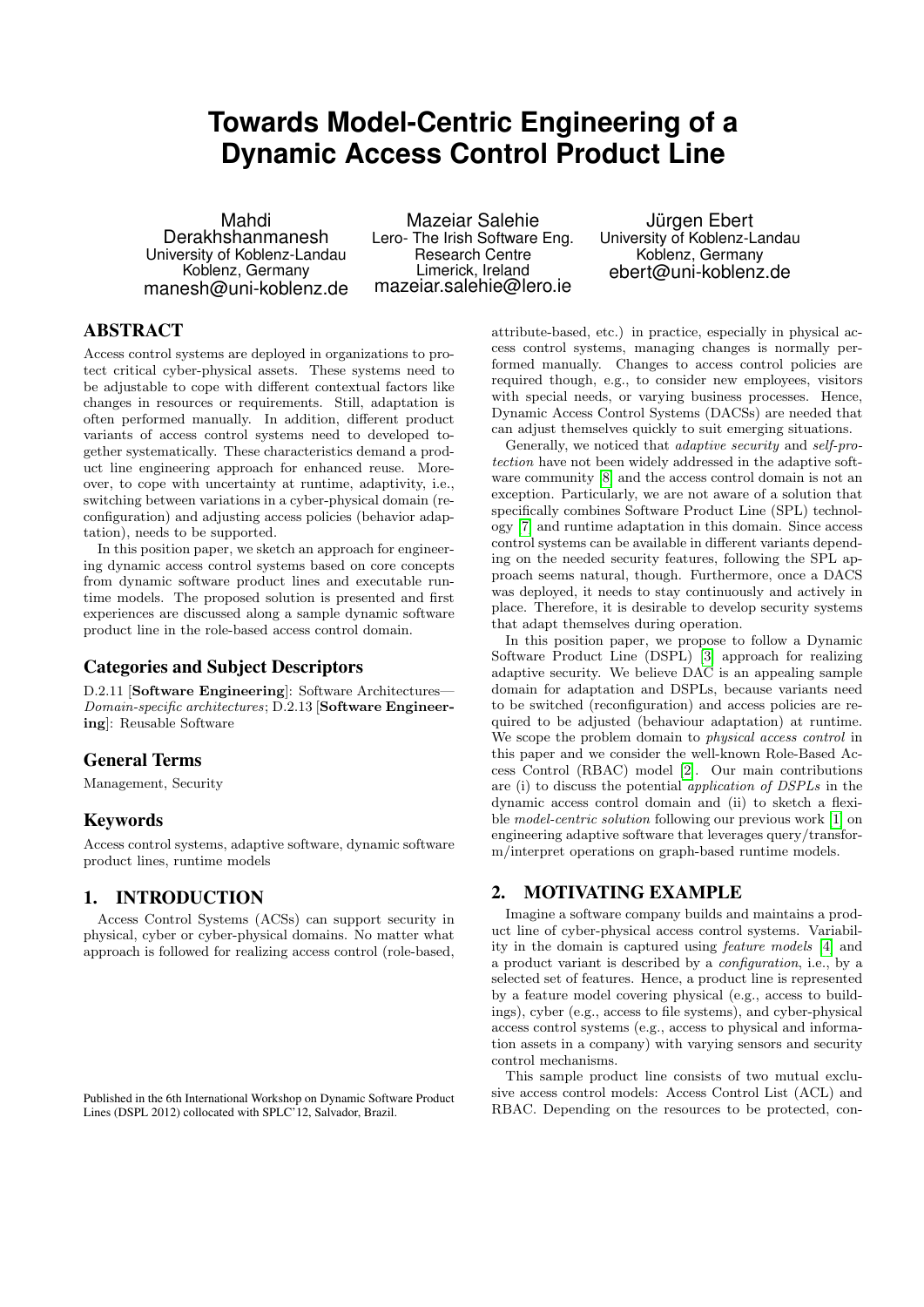

<span id="page-1-0"></span>Figure 1: Sample Product Feature Configuration

trol actions and monitoring features can be selected. For a physical access control product variant, card reader and lock control as well as the tracking of people, physical or cyber resources can be chosen.

Subsequently, we assume a product is configured as shown in [Figure 1.](#page-1-0) The illustrated excerpt does not include variation points and variations in implementing assets. The derived product variant is deployed in an environment with roles and rooms as described in [Listing 1.](#page-1-1)

```
1 Roles = {Manager, Engineer, Admin Staff, IT staff,
2 Guest, VIP}
3 Rooms = {Manager Room (R1), Main Office (R2),
4 IT Room (R3), Engineering Rooms (R4, R5, R6),<br>5 Seminar Room (R7)}
              Seminar Room (R7)}
```
### Listing 1: Physical Setting of Deployed Product

Moreover, the initial set of access control policies is formulated as given in [Listing 2](#page-1-2) to secure the building under the typical conditions assumed at the time of deployment.

<span id="page-1-2"></span>

|  |  |  |  |  |  | IF role = "Manager" THEN grantAccess(R1,R7) |  |
|--|--|--|--|--|--|---------------------------------------------|--|
|--|--|--|--|--|--|---------------------------------------------|--|

```
2 IF role = "Engineer" THEN grantAccess(R4,R5,R6,R7)
```

```
3 IF role = "Admin Staff" THEN grantAccess(R2,R1)<br>4 IF role = "IT Staff" THEN grantAccess(R3,R7)
```

```
4 IF role = "IT Staff" THEN grantAccess(R3,R7)<br>5 IF role = "Guest" THEN grantAccess(R7)
     5 IF role = "Guest" THEN grantAccess(R7)
```
### Listing 2: Initial Set of Access Control Policies

Given this setup, imagine a VIP plans to visit the organization to participate in a seminar and to have a meeting with the manager. To protect the VIP, the adaption strategy is to revoke access permissions from specific roles such that only managers can be with the VIP in the same room. Additionally, existing business processes shall not be compromised, i.e., pre-booking and occupying rooms for the VIP is not an option, even though the person is not in that room. It is desired to adjust access control policies dynamically.

Adaptation strategies shall be implemented for the whole product line and shall be shipped with each product variant so it can react during operation. In the rest of this paper, we describe how a DSPL-based and model-centric approach can support the engineering of such a dynamic access control product line.

# 3. ARCHITECTURE

The dynamic access control system follows an architectural blueprint that we originally designed for adaptive software systems and which we implemented prototypically as the Graph-based Runtime Adaptation Framework (GRAF) [\[1\]](#page-3-4). To achieve adaptivity, this Java framework uses executable models at runtime and related techniques (especially: querying, transforming, and interpreting) as well as basic mechanisms from aspect-oriented-programming.

Subsequently, the core aspects of this solution concept, and its application in the context of DSPLs, are introduced via a structural and behavioral view.

# 3.1 Structural View

As sketched in [Figure 2,](#page-1-3) we follow a layered architecture. Included components, repositories, and their roles are briefly introduced here as well as three essential interfaces. Note, that in a full-scale implementation, the presented architecture would be developed and used by two processes, i.e., by domain engineering and application engineering [\[7\]](#page-3-1).

Access Control Core Functionality Layer. The lowest layer contains the product line's artifacts with core functionality, e.g., for granting and rejecting access to rooms as well as for reading data from RFID chips as needed for location monitoring. In general, performance critical functionality as well as driver software are located here.

Artifacts in this layer can expose sensed context changes (StateVar), e.g., data from tracking asset positions. Moreover, at predefined variation points in the artifacts, the control flow can be redirected to upper layers (InterpretationPoint) and a variation of functionality may be executed (Action) as described by models. The roles of these interfaces are described in [Section 3.2.](#page-2-0)

Middleware Layer. Two model interpreters play a central role in this architecture. Both use the Action interface to call existing functionality or to change the state of artifacts and contained elements: The access control model interpreter executes the access control model by calling implemented behavior variations. The configuration model interpreter is invoked on changes to the configuration model and it enables/disables sensors in the assets or loads components that were not deployed but are needed to implement a new configuration of features.



<span id="page-1-3"></span>Figure 2: Layered Model-Centric Architecture for Dynamic Access Control Software (Following GRAF [\[1\]](#page-3-4))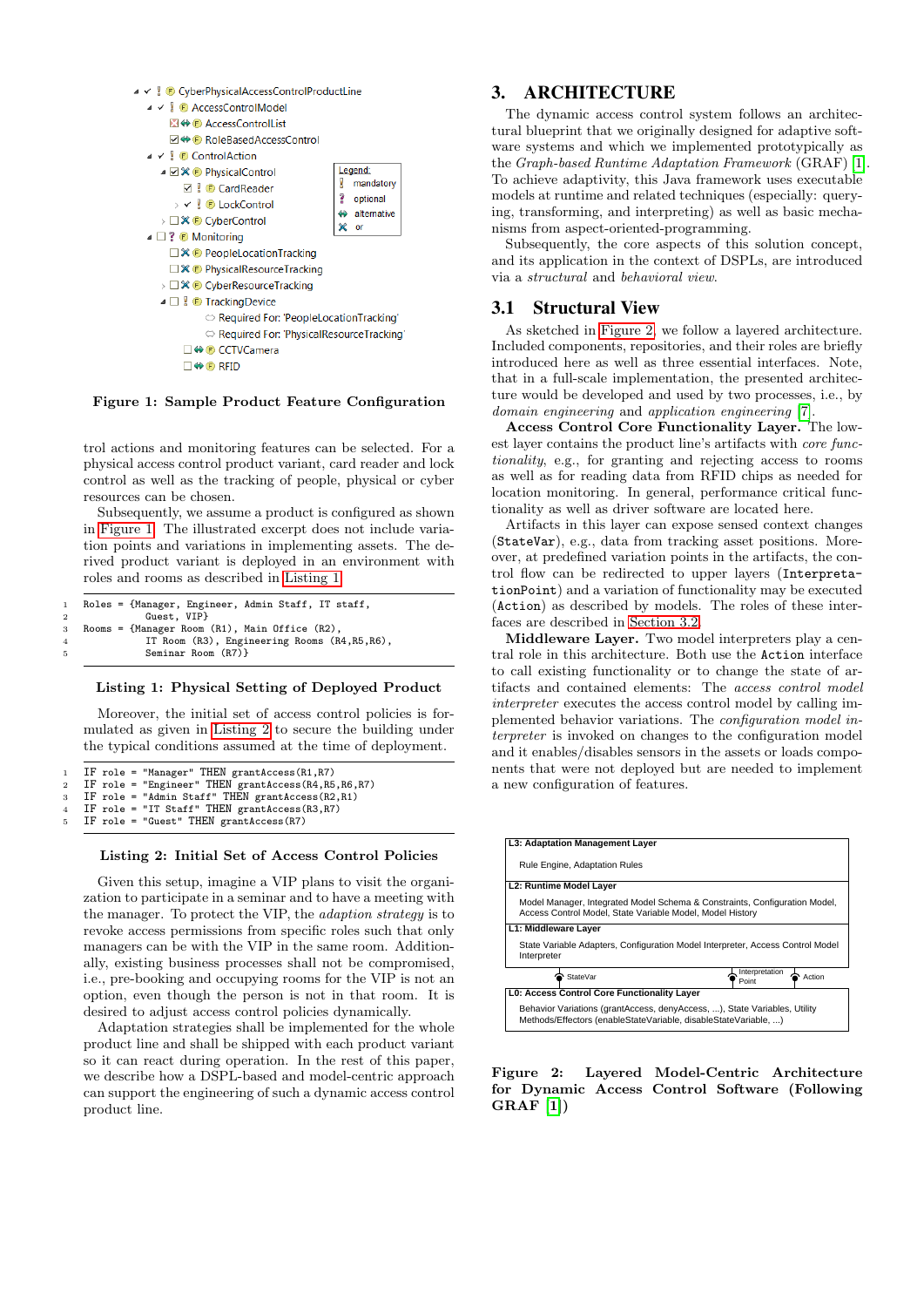Runtime Model Layer. The product's runtime model [\[5\]](#page-3-6) is interpreted during operation and conforms to the runtime model schema (metamodel) that is illustrated in [Figure 3.](#page-2-1) It consists of three parts: (i) an access control model that encodes access control policies such as those illustrated in [List](#page-1-2)[ing 2,](#page-1-2) (ii) the configuration model that captures variability in features and implementing program elements (variables, methods) and (iii) a *state variables model* that represent the sensed subset of a product's context.

The runtime model schema for a specific product line is designed and developed during domain engineering. Then, an initial instance of the runtime model is created during application engineering and before product deployment. Maintaining the full schema and one concrete model instance, as an integrated part of each product at runtime, is at the heart of our approach to DSPLs.

Adaptation Management Layer. Given this setup, the product's behavior can be changed dynamically by adjusting the access control model during operation. This adaptation can be performed either (i) autonomously based on predefined adaptation rules and a generic rule engine as presented here, and (ii) manually, e.g., via a user interface or by calling the provided model-manipulation API. Designing and implementing adaptation rules are part of the productline's domain engineering process. The full implementation of this architecture is ongoing work.

### <span id="page-2-0"></span>3.2 Behavioral View

The runtime behavior of a DACS, developed according to our approach, is strongly determined by the state and knowledge that is represented in the runtime model. When conditions in the environment change that can be sensed, the values of state variables embedded in the core functionality layer are propagated to the runtime model via the middleware layer's state variable adapter components. In effect, the runtime model is changed, i.e., it now contains the fresh sensor data, and the rule engine gets notified via the model manager. Additionally, model changes can be triggered by human administrators (not presented here) who manually feed new environment data into the state variables, add new roles, rooms or change the selection of features.

In reaction to a model change event, the rule engine component in the adaptation management layer plans appropriate steps using the set of available adaptation rules. Adaptation rules are Event Condition Action (ECA) rules where (i) the event event is usually a model change event, (ii) the condition is realized as a model query and (iii) the action



<span id="page-2-1"></span>Figure 3: Excerpt of Runtime Model Schema (Visualized in Concrete Syntax of UML Class Diagrams)

is represented by a model transformation that is sent to the model manager for execution. A transformation of the runtime model results in an adapted behavior or configuration state of the DACS as described subsequently.

Adaptation of Access Control Policies. The responsible model interpreter is invoked at an interpretation point in the core functionality layer, e.g., when a user requests access and the respective code is executed. Then, the interpreter walks along a path from the user's role to the room's representation in the model and executes the behavior associated with the Action node. In this example, the associated BehaviorVariation can point to one of two methods: grantAccess() or denyAccess() by their declaringElementId (e.g., a fully qualified method name).

Adaptation of Configuration. In case that the configuration model changed, the responsible model interpreter can activate and deactivate variations, e.g., sensor variables. The activation state of all available program elements (that represent a variation) is synchronized between the runtime model and the implementing artifacts. To support adaptation, the configuration model captures the generally available variations in product line artifacts, even if they were not deployed in the given product variant.

In the subsequent section, we describe the application of this architecture along the introduced motivating example.

# 4. APPLICATION SCENARIO

In this section, we describe how the DACS reacts in one specific *application scenario* as partially introduced in [Sec](#page-0-0)[tion 2.](#page-0-0) The hypothetical customer buys a subset of the product line that initially covers the features selected in [Figure 1.](#page-1-0) In addition, adaptation rules are shipped with the product such that its capabilities can be adjusted automatically to (foreseen) context changes. The configuration model represents the initial feature selection and the access control model encodes the initial access control policies.

At some point, a VIP visits the company, which is an exceptional event from the customer's perspective. The new requirement is now to ensure that only managers can be in the same room as the VIP. To satisfy this goal, a locationbased approach shall be applied where the VIP's location is continuously tracked. This feature was foreseen in the product line, i.e., in terms of the Monitoring features, but none of them was selected during initial shipping to respect privacy concerns of the organization's regular staff.

We assume that the VIP is given a card or gadget to be identified by the access control system. After detecting the VIP user in the system boundary, the user will be added, and the selection state of the PeopleLocationTracking feature is set to true in the configuration model part of the runtime model. All these modifications are done during operation of the DACS and at the model-level.

In result of the changed configuration, a state variable needs to be activated to provide the VIP's location information, e.g., via RFID, assuming the VIP is carrying an RFID-enabled card. In this sample scenario, each DataVariation in the runtime model has an enabled flag. Since the LocationStateVariable is required for implementing the PersonTrackingFeature, it must be activated. The configuration model interpreter enables the sensor via the Action interface once the feature selection changed. Whenever the VIP enters a new room, his location information is updated in the runtime model.